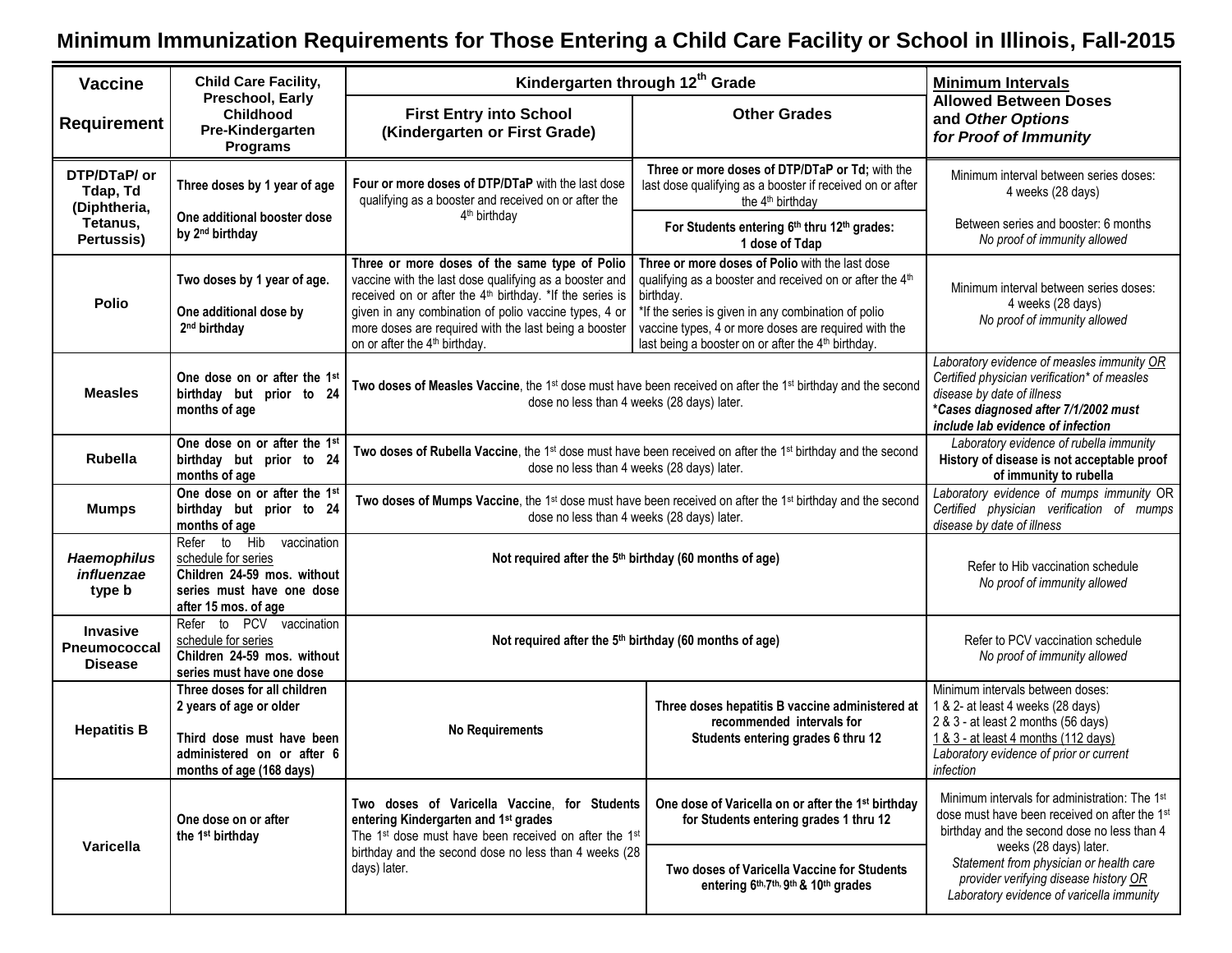| Vaccine       | <b>Child Care Facility,</b>                                                        | Kindergarten through 12 <sup>th</sup> Grade                     | <b>Minimum Intervals</b>                                          |                                                                            |  |
|---------------|------------------------------------------------------------------------------------|-----------------------------------------------------------------|-------------------------------------------------------------------|----------------------------------------------------------------------------|--|
| Requirement   | Preschool, Early<br><b>Childhood</b><br><b>Pre-Kindergarten</b><br><b>Programs</b> | <b>First Entry into School</b><br>(Kindergarten or First Grade) | <b>Other Grades</b>                                               | <b>Allowed Between Doses</b><br>and Other Options<br>for Proof of Immunity |  |
|               |                                                                                    |                                                                 | Applies to Students entering 6th or 12th grade                    | Minimum intervals for administration:                                      |  |
| Meningococcal |                                                                                    |                                                                 | beginning 2015-2016 school year                                   | The first dose received on or after the 10 <sup>th</sup>                   |  |
| Conjugate     | <b>No Requirements</b>                                                             | <b>No Requirements</b>                                          |                                                                   | birthday; second dose at least eight weeks                                 |  |
| Vaccine       |                                                                                    |                                                                 | 1 dose of Meningococcal vaccine at entry to 6 <sup>TH</sup> grade | after the 1 <sup>st</sup> dose.                                            |  |
|               |                                                                                    |                                                                 |                                                                   | Only one dose is required if the first dose                                |  |
|               |                                                                                    |                                                                 | 2 doses of Meningococcal vaccine at entry to 12TH grade           | was received at 16 years of age or older.                                  |  |
|               |                                                                                    |                                                                 |                                                                   | No proof of immunity allowed.                                              |  |

**Source: Child Health Examination Code/Part 665, Immunization Code/Part 695, Public Act 095-0159 Prepared by: Illinois Department of Public Health Immunization Section, February 2015** 

**Section 695. APPENDIX A Vaccination Schedule for Haemophilus influenzae type b Conjugate Vaccines (Hib)**

| Vaccine                      | Age at 1 <sup>st</sup> of doses<br>for dose (mos.) | <b>Primary series</b>            | <b>Booster</b>  | <b>Total number of Doses</b><br>in series |
|------------------------------|----------------------------------------------------|----------------------------------|-----------------|-------------------------------------------|
| HbOC/PRP-T:                  | $2 - 6$                                            | 3 doses, 2mos. aparta            | 12-15 mos.bc    |                                           |
| <b>HibTITER™</b><br>ActHibe™ | $7 - 11$                                           | 2 doses, 2mos. aparta            | 12-18 mos. $bc$ |                                           |
| OmniHib™                     | $12 - 14$                                          | 1 dose                           | 15 mos.bc       |                                           |
| TETRAMUNE™                   | 15-59                                              | l dose <sup>d</sup>              | None            |                                           |
| <b>PRP-OMP:</b>              | $2 - 6$                                            | 2 doses, 2mos.apart <sup>a</sup> | 12 mos. $bc$    |                                           |
| PedvaxHIB™                   | $7 - 11$                                           | 2 doses, 2mos.apart <sup>a</sup> | 12-18 mos. $bc$ |                                           |
|                              | $12 - 14$                                          | l dose                           | 15 mos.bc       |                                           |
|                              | 15-59                                              | dose <sup>d</sup>                | None            |                                           |
| <b>PRP-D: ProHIBIT™</b>      | 15-59                                              | l dose <sup>cd</sup>             | None            |                                           |

<sup>a</sup> Minimally acceptable interval between doses is one month.

**b** At least 2 months after previous dose.

<sup>c</sup> After the primary infant Hib vaccine series is completed, any of the licensed Hib conjugate vaccines may be used as a booster dose

<sup>d</sup> Children 15-59 months of age should receive only a single dose of Hib vaccine.

<sup>e</sup> Reconstituted with DTP as a combined DTP/Hib vaccine

Note: A DTP/Hib combination vaccine can be used in place of HbOC or PRP-T

(Source: Amended at 26 Ill. Reg. 10792, effective July 1, 2002)